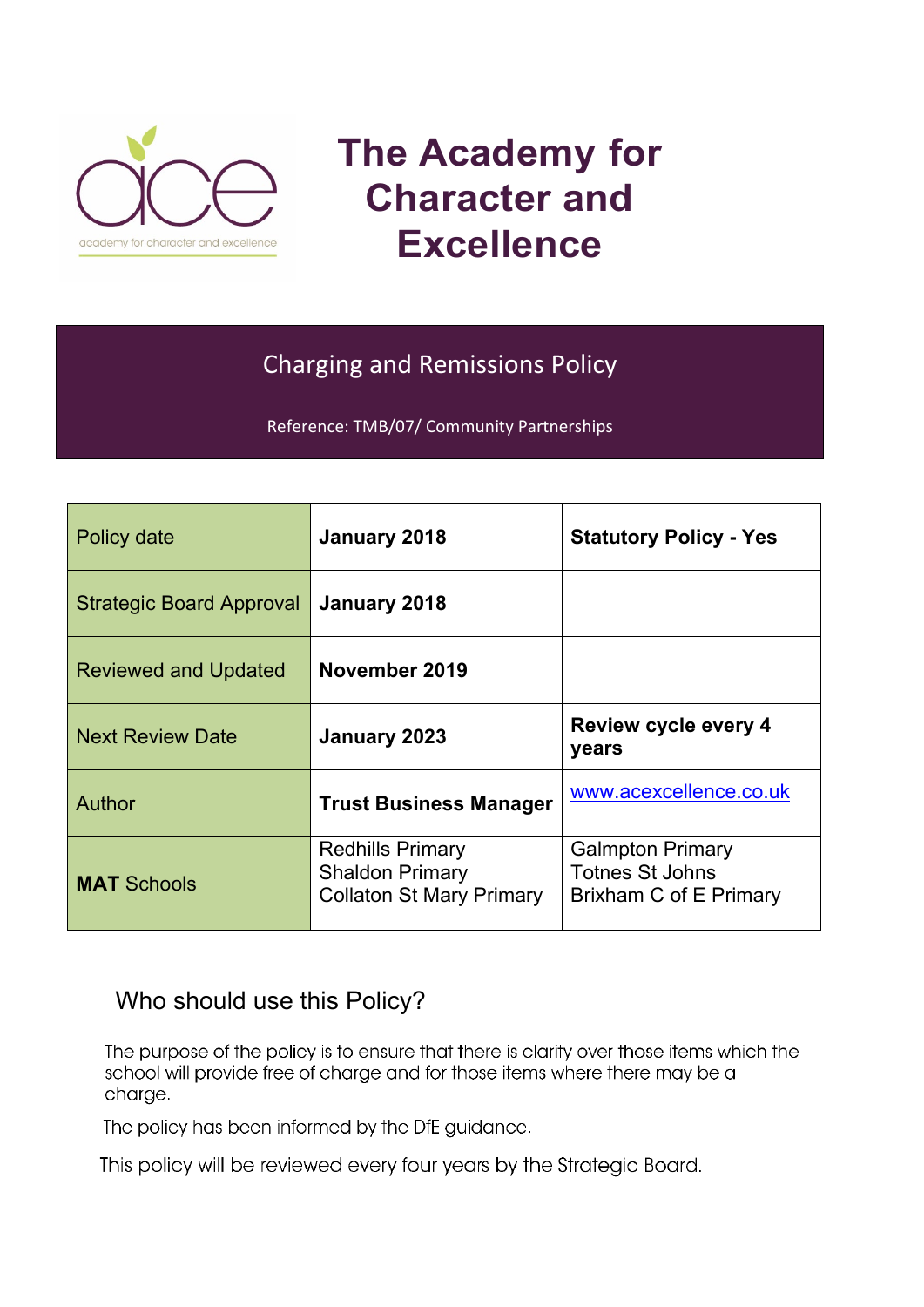#### *John 10:10*

*I have come that they may have life, and have it to the full.*

 $Q$  and a small  $Q$  denotes the line

Our school's approach to this policy follows that of the Church of England Education Office in that it seeks to be faith-sensitive and inclusive. It is underpinned by Our Vision of *'Life in all its fullness*' and ensures that all of school life incorporates the values of the Christian Faith. These values are central to all that we do and determine how we will implement all policies and procedures. We want to ensure that through our gateways of citizenship, leadership, expression, exploration and flourishing, all pupils and adults are shown how to be compassionate, passionate, honest, inspiring and responsible individuals. By starting with our vision, we aim to ensure that all members of our school community understand our expectations, our practise and the ways in which we will implement this Policy

#### **CONTENTS**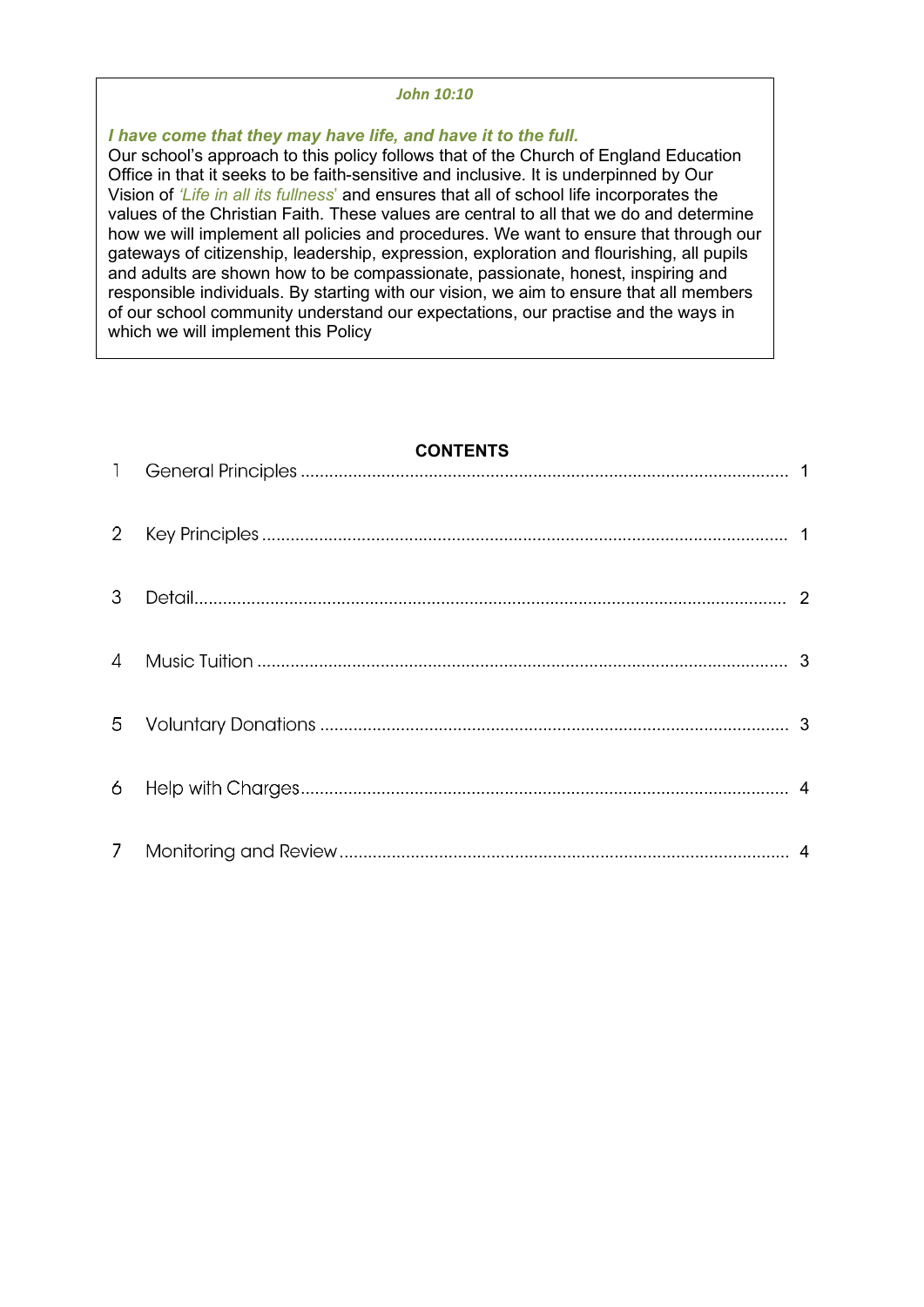## <span id="page-2-0"></span>**l General Principles**

This is the charges and remission policy for the Trust.

This policy is to set out the basis on which charges may be made by the Trust and its policy in respect of remissions.

The policy aim is to promote high standards of education for all students regardless of income but to recognise that certain types of activities may have a cost for the Trust.

This policy has been written in order to comply with relevant legislation and guidance.

Any questions in relation to the application of this policy shall be directed to a Senior Leader

### <span id="page-2-1"></span>**2 Key Principles**

There shall be no charge for**:**

- any admission application
- education provided during school hours (including the supply of any materials, books, instruments or other equipment);
- education provided outside school hours if it is part of the national curriculum, or part of a syllabus for a prescribed public examination that the pupil is being prepared for at the school, or part of religious education;
- instrumental or vocal tuition, for pupils learning individually or in groups, unless the tuition is provided at the request of the pupil's parent;
- entry for a prescribed public examination, if the pupil has been prepared for it at the school; and
- examination re-sit(s) if the pupil is being prepared for the re-sit(s) at the school.
- transporting registered pupils to or from the school premises, where the local education authority has a statutory obligation to provide transport;
- transporting registered pupils to other premises where the governing body or local authority has arranged for pupils to be educated;
- transport that enables a pupil to meet an examination requirement when he has been prepared for that examination at the school; and
- transport provided in connection with an educational visit.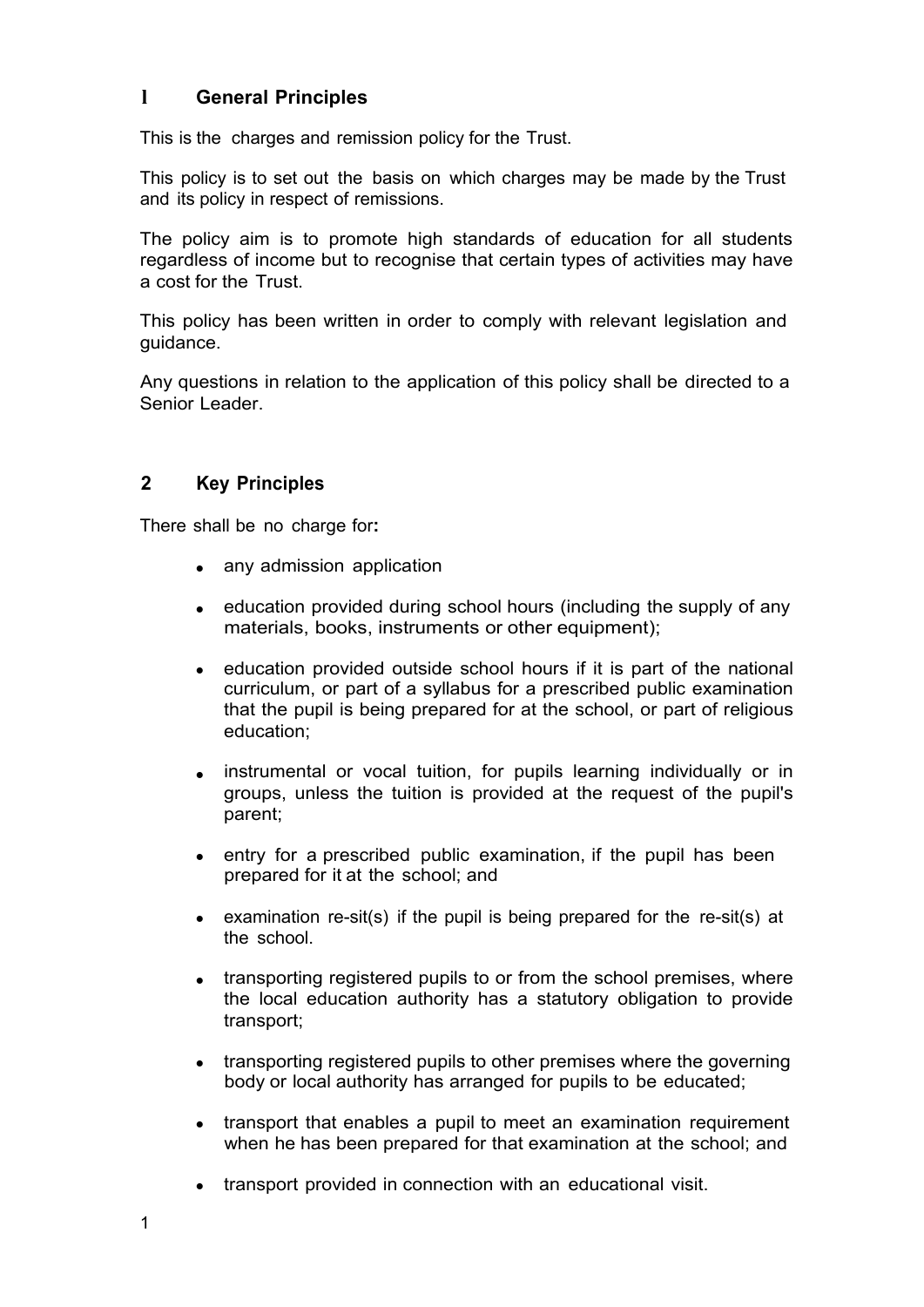#### 2.1 **There may be charges for:**

- any materials, books, instruments, or equipment, where the child's parent wishes him/her to own them; •
- optional extras (as set out below);
- music and vocal tuition, specific circumstances;
- certain early years provision;
- community facilities.

### <span id="page-3-0"></span>**3 Detai**

#### **Optional Extras**

Charges may be made for some activities that are known as 'optional extras'. Where an optional extra is being provided, a charge can be made for providing materials, books, instruments, equipment or facilities. When there is a proposed charge, information will be provided on a case by case basis. Optional extras are:

- 3.1 education provided outside of school time that is not:
	- 3.1. l part of the national curriculum;
	- 3.1.2 part of a syllabus for a prescribed public examination that the pupil is being prepared for at the school; or
	- 3.1.3 part of religious education.
- examination entry fee(s) if the registered pupil has not been prepared for the examination(s) at the school; 3.2
- transport (other than transport that is required to take the pupil to school or to other premises where the local authority/governing body have arranged for the pupil to be provided with education); 3.3
- 3.4 board and lodging for a pupil on a residential visit;
- extended day services offered to pupils (for example breakfast club, after-school clubs, tea and supervised homework sessions). 3.5
- Participation in any optional extra activity will be on the basis of parental choice and a willingness to meet the charges. Parental agreement is therefore a necessary pre-requisite for the provision of an optional extra where charges will be made. 3.6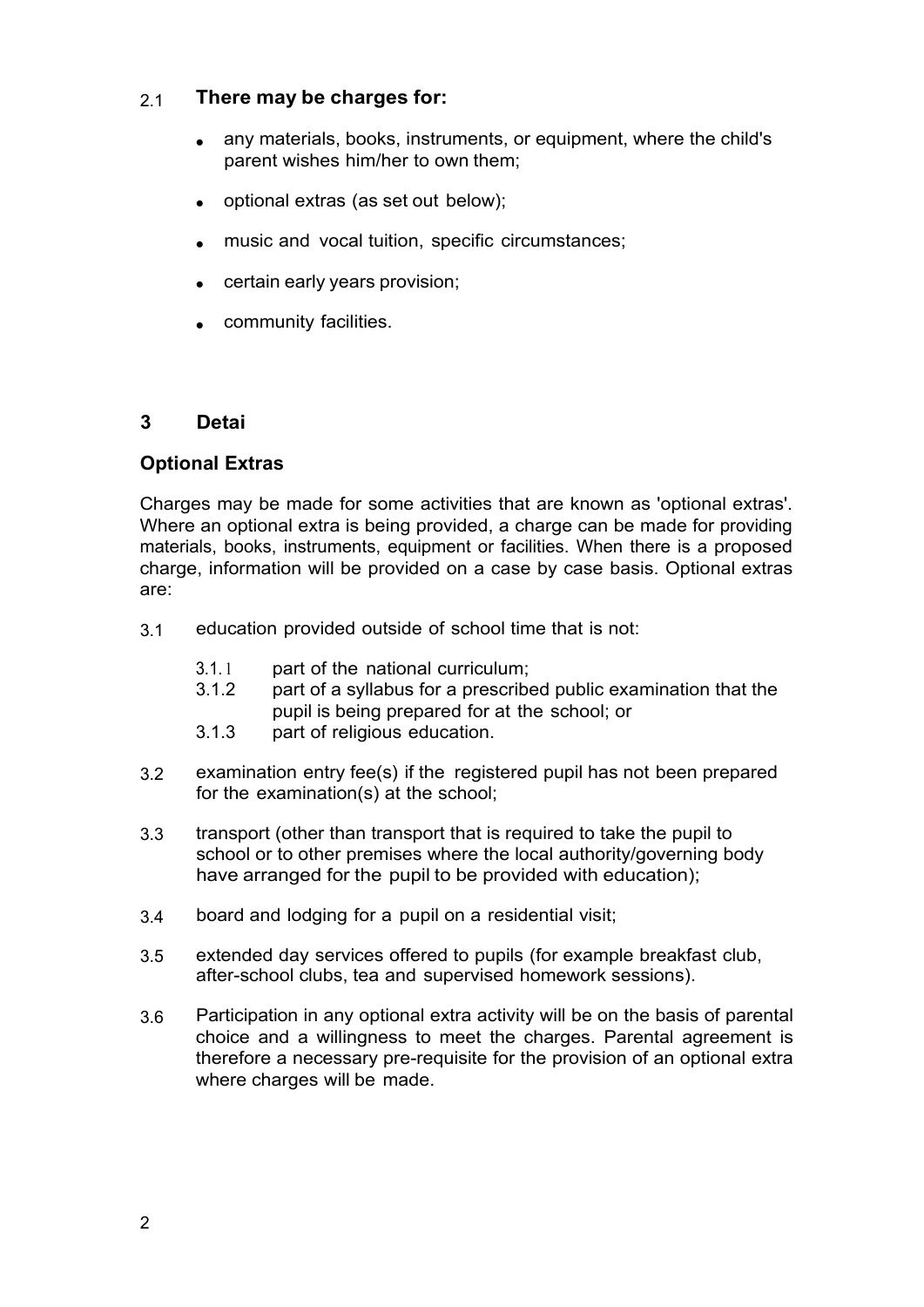#### <span id="page-4-0"></span>**4 Music Tuition**

Although the law states that, in general, all education provided during school hours must be free, instrumental and vocal music tuition is an exception to that rule.

Charges may now be made for vocal or instrumental tuition provided either individually, or to groups of any size, provided that the tuition is provided at the request of the pupil's parent.

Charges may not exceed the cost of the provision, including the cost of the staff who provide the tuition. This shall not apply where this is an essential part of the national curriculum. Also particular rules apply for Local Authorities.

### <span id="page-4-1"></span>5 **Voluntary Donations**

Some activities may only be able to take place if sufficient numbers of parents are willing to make a voluntary contribution. Where a voluntary contribution is sought it will be made clear that this optional but the activity may not be able to take place if enough contributions are made.

Pupils will not be excluded because of the financial means of their family. When activities are proposed the position will be set out in each letter. No one should be felt pressured to make any voluntary donation for any activity or at all.

Any charge made in respect of individual pupils will not be greater than the actual cost of providing the optional extra activity, divided equally by the number of pupils participating.

Any charge will not include an element of subsidy for any other pupils who wish to take part in the activity but whose parents are unwilling or unable to pay the full charge.

In cases where a small proportion of the activity takes place during school hours, the charge cannot include the cost of alternative provision for those pupils who do not wish to participate.

Parental agreement is necessary for the provision of an optional extra which is to be charged for.